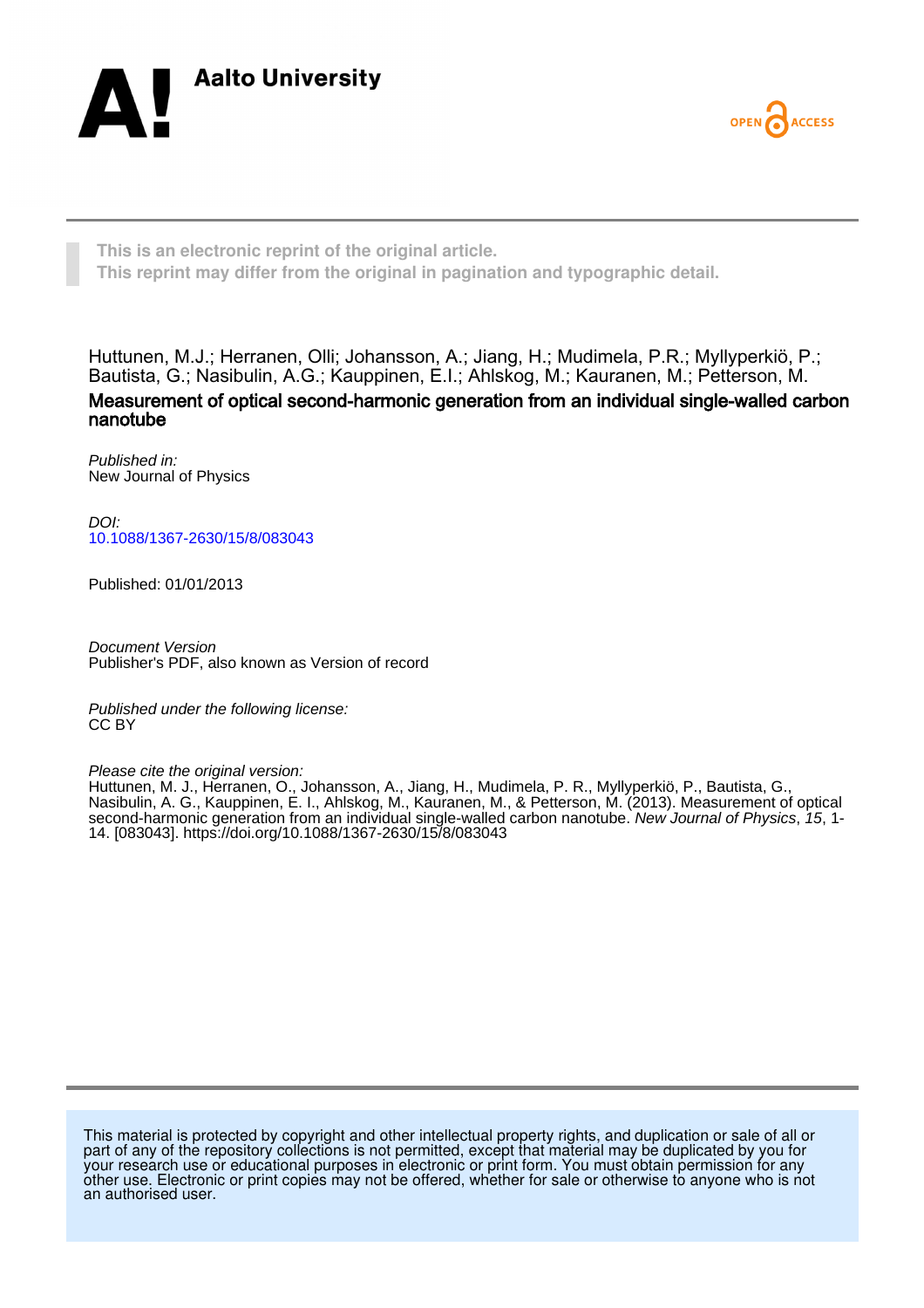Measurement of optical second-harmonic generation from an individual single-walled carbon nanotube

This content has been downloaded from IOPscience. Please scroll down to see the full text.

2013 New J. Phys. 15 083043

(http://iopscience.iop.org/1367-2630/15/8/083043)

View [the table of contents for this issue](http://iopscience.iop.org/1367-2630/15/8), or go to the [journal homepage](http://iopscience.iop.org/1367-2630) for more

Download details:

IP Address: 130.233.216.249 This content was downloaded on 22/08/2017 at 09:27

Please note that [terms and conditions apply.](http://iopscience.iop.org/page/terms)

You may also be interested in:

[Multipolar second-harmonic emission with focused Gaussian beams](http://iopscience.iop.org/article/10.1088/1367-2630/14/11/113005) Mikko J Huttunen, Jouni Mäkitalo, Godofredo Bautista et al.

[Electronic and optoelectronic nano-devices based on carbon nanotubes](http://iopscience.iop.org/article/10.1088/0953-8984/24/31/313202) M Scarselli, P Castrucci and M De Crescenzi

[Single metal nanoparticles](http://iopscience.iop.org/article/10.1088/0034-4885/74/10/106401) P Zijlstra and M Orrit

[Inhomogeneities in the nonlinear tensorial responses of arrays of gold nanodots](http://iopscience.iop.org/article/10.1088/1367-2630/10/1/013001) Brian K Canfield, Hannu Husu, Juha Kontio et al.

[Femtosecond pulses in nanophotonics](http://iopscience.iop.org/article/10.1070/PU2004v047n07ABEH001811) Anatoliy A Ivanov, Mikhail V Alfimov and Aleksei M Zheltikov

[Raman excitation profiles of metallic single-walled carbon nanotubes](http://iopscience.iop.org/article/10.1088/0953-8984/22/9/095302) Božidar Nikoli

[In situ spectroscopy of ligand exchange reactions at the surface of colloidal gold and silver](http://iopscience.iop.org/article/10.1088/1361-648X/aa5a3c) [nanoparticles](http://iopscience.iop.org/article/10.1088/1361-648X/aa5a3c) Rebecca Dinkel, Wolfgang Peukert and Björn Braunschweig

[The imaging and mapping of biological structures](http://iopscience.iop.org/article/10.1088/0022-3727/38/15/014) G Filippidis, C Kouloumentas, D Kapsokalyvas et al.

[Development of functional nanoprobes for optical near-field characterization](http://iopscience.iop.org/article/10.1088/0953-8984/22/33/334218) Y Jia, H Li, B Zhang et al.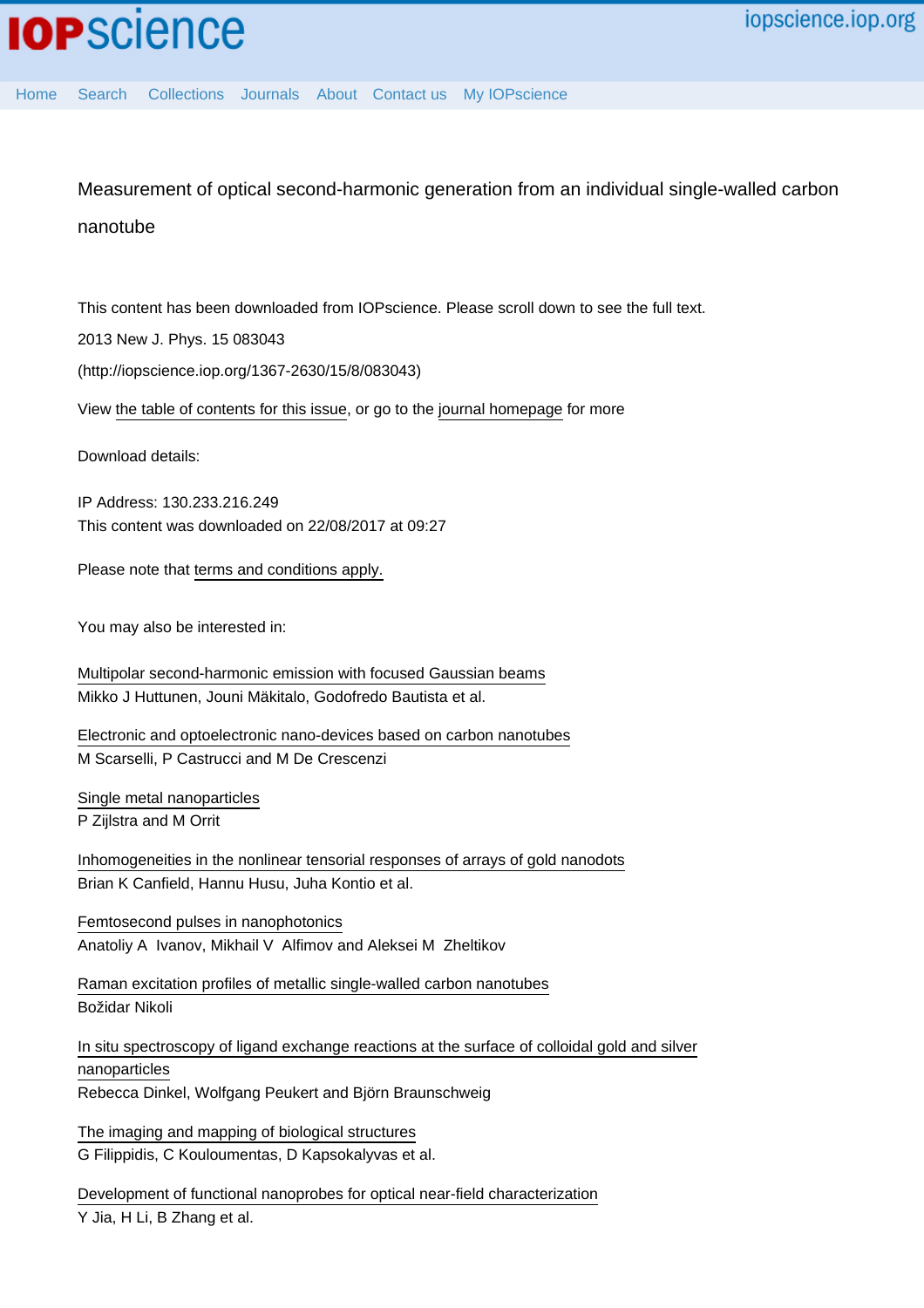# **New Journal of Physics** The open access iournal for physics

# **Measurement of optical second-harmonic generation from an individual single-walled carbon nanotube**

**M** J Huttunen $^1$ , O Herranen $^2$ , A Johansson $^{2,5}$ , H Jiang $^3$ , **P R Mudimela** $^3$ **, P Myllyperkiö** $^4$ **, G Bautista** $^1$ **, A G Nasibulin** $^3$ **, E I Kauppinen**<sup>3</sup> **, M Ahlskog**<sup>2</sup> **, M Kauranen**<sup>1</sup> **and M Pettersson**<sup>4</sup> <sup>1</sup> Department of Physics, Tampere University of Technology, PO Box 692, FI-33101 Tampere, Finland  $2$  Nanoscience Center, Department of Physics, University of Jyväskylä, PO Box 35, FI-40014 Jyväskylä, Finland <sup>3</sup> Department of Applied Physics and Center for New Materials, Aalto University, Puumiehenkuja 2, FI-00076 Aalto, Finland <sup>4</sup> Nanoscience Center, Department of Chemistry, University of Jyväskylä, PO Box 35, FI-40014 Jyväskylä, Finland E-mail: [andreas.johansson@jyu.fi](mailto:andreas.johansson@jyu.fi)

*New Journal of Physics* **15** (2013) 083043 (14pp) Received 7 May 2013 Published 22 August 2013 Online at <http://www.njp.org/> doi:10.1088/1367-2630/15/8/083043

**Abstract.** We show that optical second-harmonic generation (SHG) can be observed from individual single-walled carbon nanotubes (SWCNTs) and, furthermore, allows imaging of individual tubes. Detailed analysis of our results suggests that the structural non-centrosymmetry, as required for SHG, arises from the non-zero chiral angle of the SWCNT. SHG thus has potential as a fast, non-destructive and simple method for imaging of individual nanomolecules and for probing their chiral properties.

<sup>5</sup> Author to whom any correspondence should be addressed.

Content from this work may be used under the terms of the [Creative Commons Attribution 3.0 licence.](http://creativecommons.org/licenses/by/3.0)  $\bigcirc$ 

*New Journal of Physics* **15** (2013) 083043

© IOP Publishing Ltd and Deutsche Physikalische Gesellschaft

 $\left($ cc Any further distribution of this work must maintain attribution to the author(s) and the title of the work, journal citation and DOI.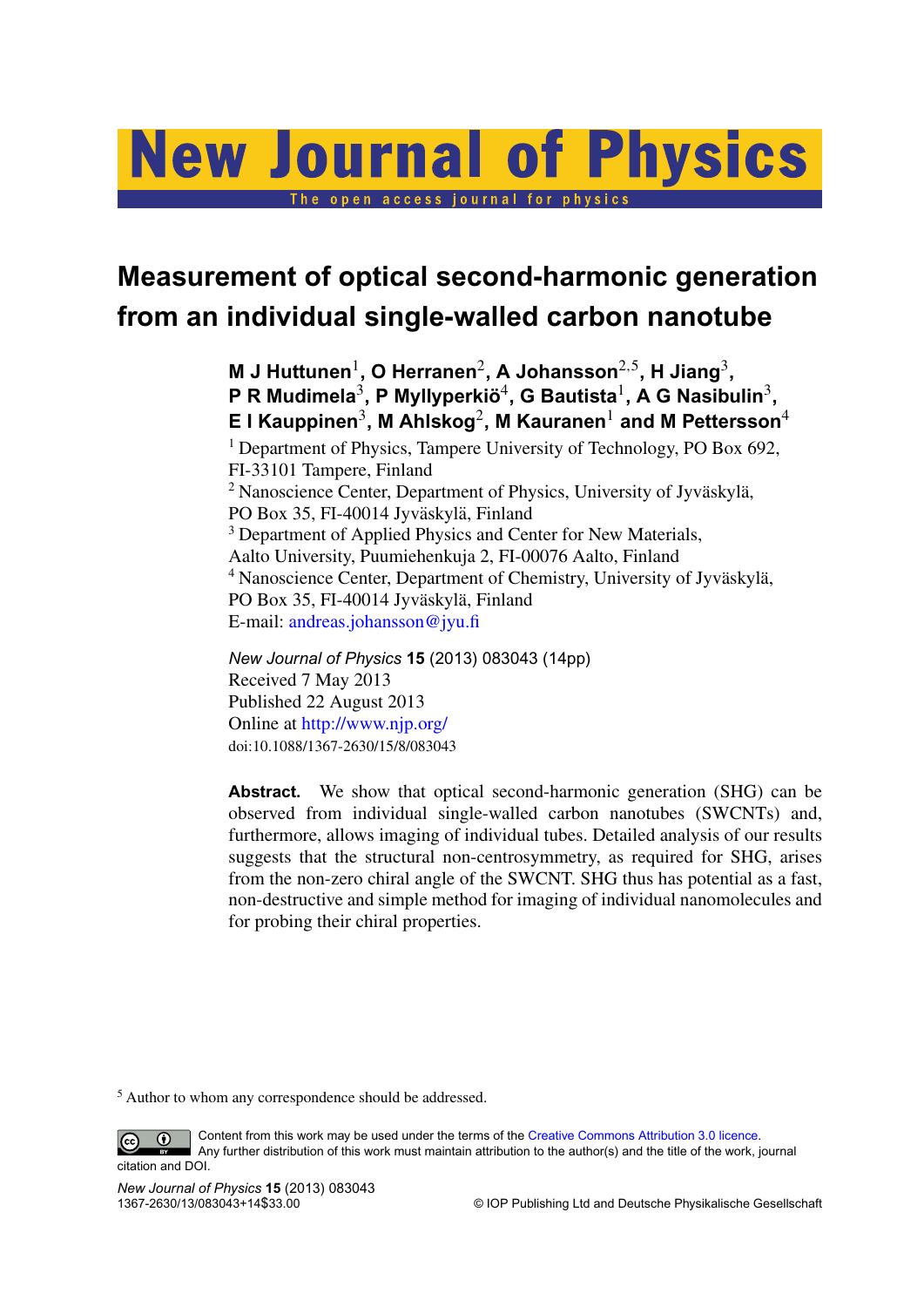**IOP** Institute of Physics **ODEUTSCHE PHYSIKALISCHE GESELLSCHAFT** 

# **Contents**

| 1. Introduction                                                                  | $\mathbf 2$              |
|----------------------------------------------------------------------------------|--------------------------|
| 2. Experiment                                                                    | 3                        |
|                                                                                  | $\overline{3}$           |
| 2.2. Transmission electron microscopy and electron diffraction characterization. | $\overline{\phantom{a}}$ |
|                                                                                  | $\overline{5}$           |
| 3. Results                                                                       | 6                        |
| 4. Summary                                                                       | 10                       |
| <b>Acknowledgments</b>                                                           | 10                       |
| Appendix. Calculation of the SHG count rate from an individual SWCNT             | 10                       |
| <b>References</b>                                                                | 12                       |

#### **1. Introduction**

Single-walled carbon nanotubes (SWCNTs) have a rich variety of physical properties depending on very small differences in how each individual graphene layer is rolled up into a tube. The wide variety of electronic structures in combination with a mechanically strong nanoscale lattice and an exceptionally high thermal conductivity are among the main reasons for the large interest in using SWCNTs in future electronic and optical applications [\[1\]](#page-13-0). Unfortunately, scaled-up production of SWCNTs with a specific set of (*n,m*) indices is still very challenging, necessitating a lot of enrichment after SWCNTs have been synthesized [\[2\]](#page-13-0). The promise for new electronic and optical applications of SWCNTs is partly held up by this challenge [\[1\]](#page-13-0). There is thus a great need for new characterization methods that are fast, precise and cost-effective to verify the composition of SWCNTs, subsequently enabling the fabrication of devices based on the properties of individual SWCNTs.

Optical spectroscopy can, in spite of its limitations in spatial resolution, provide valuable information about nano-objects [\[3\]](#page-13-0), including individual SWCNTs [\[4,](#page-13-0) [5\]](#page-13-0). Single-photon excitation processes, such as Raman spectroscopy [\[6–8\]](#page-13-0), electronic absorption [\[9\]](#page-13-0), Rayleigh scattering [\[10\]](#page-13-0) and luminescence [\[7,](#page-13-0) [11,](#page-13-0) [12\]](#page-13-0) have provided information on electronic and phononic structure and their dynamics in SWCNTs. Nonlinear optical techniques, on the other hand, probe the response of the system to multiple interactions with the electromagnetic field, and can therefore provide complementary information. Nonlinear techniques are especially interesting, because nanomaterials can have remarkably large nonlinear optical responses [\[3\]](#page-13-0). It can even be anticipated that nonlinear spectroscopy on the single particle level will become an important characterization technique. This would be very desirable for nanomaterials, which are often structurally inhomogeneous. Indeed, four-wave mixing (FWM) in the picosecond regime has been used to image carbon nanotubes (CNTs) on a surface [\[13\]](#page-13-0) and in the femtosecond regime to address suspended, individual SWCNTs [\[14\]](#page-13-0). As a third-order nonlinear process, FWM has no symmetry requirements for the system under study, thus providing a very general capability.

In contrast, second-order processes, such as second-harmonic generation (SHG), are very sensitive to symmetry, and are forbidden in centrosymmetric materials within the electricdipole approximation of the light–matter interaction [\[15\]](#page-13-0). Chirality is a structural property that necessarily breaks centrosymmetry, allowing second-order processes [\[16\]](#page-13-0). A vast majority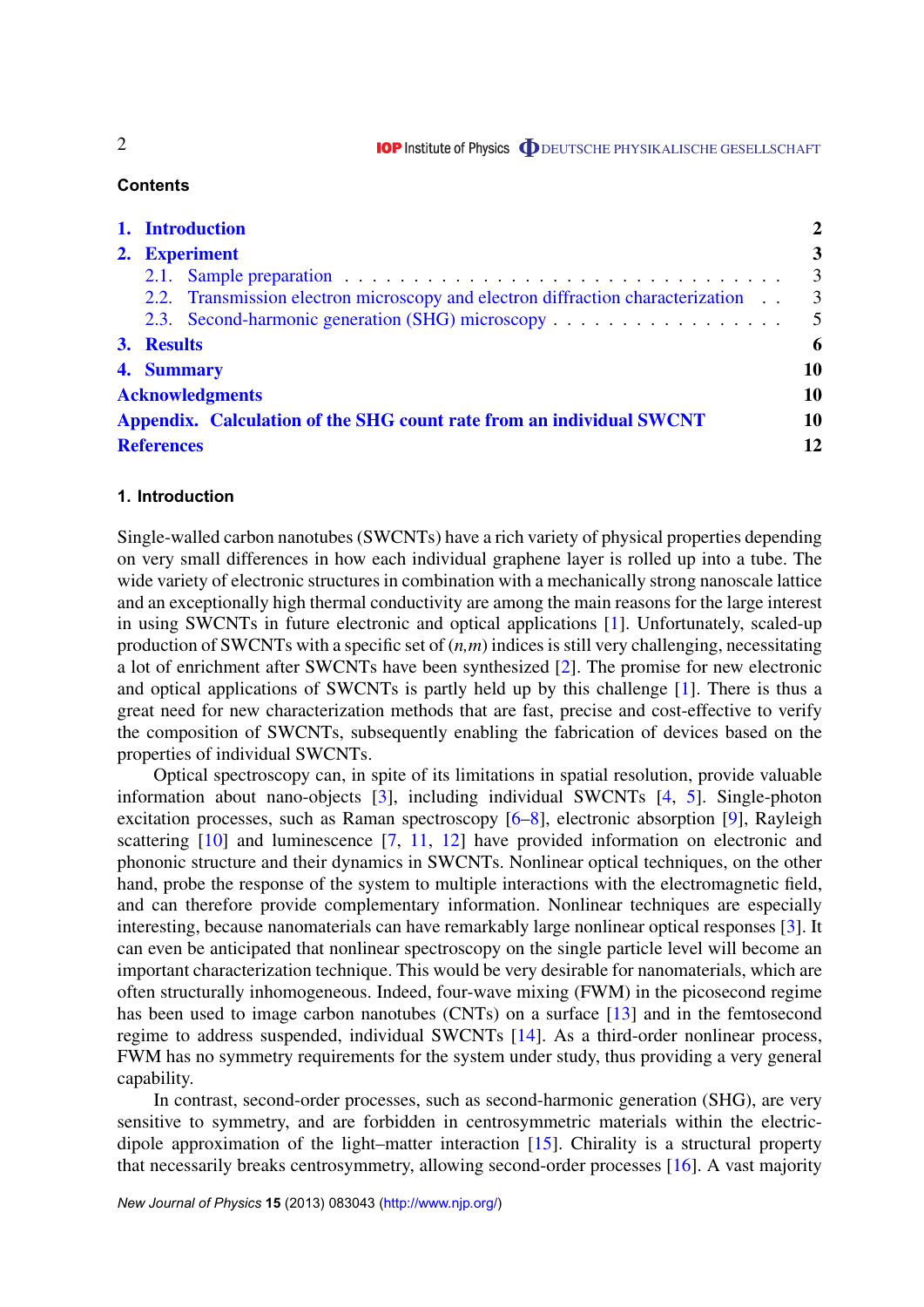<span id="page-4-0"></span>of SWCNTs are chiral, and SHG has been proposed as a probe of their chirality [\[17–20\]](#page-14-0). Beyond chirality itself, the handedness of SWCNTs is important for applications such as molecular recognition [\[21,](#page-14-0) [22\]](#page-14-0). Although Raman spectroscopy has been developed towards the determination of the chiral indices of SWCNTs [\[8\]](#page-13-0), it is not able to determine the absolute handedness.

SHG has been observed from thin films of SWCNTs [\[18,](#page-14-0) [19,](#page-14-0) [23\]](#page-14-0), and from an ensemble of SWCNTs trapped in zeolites [\[24\]](#page-14-0). The latter result was associated with chirality, and a large second-order susceptibility on the order of 400 pm  $V^{-1}$ , predicted theoretically [\[17,](#page-14-0) [25\]](#page-14-0), was experimentally confirmed. It is, however, not evident *a priori* whether individual SWCNTs have a sufficient second-order response to be detected by SHG. Such SHG from an individual SWCNT could also be interpreted as the most elementary form of hyper-Rayleigh scattering, the term usually used for SHG scattering from an incoherent ensemble of molecules [\[26\]](#page-14-0).

In this paper, we demonstrate that not only can individual SWCNTs be observed by SHG, but also SHG imaging is possible. Our CNTs are suspended across a slit-opening in a membrane, hence providing a highly symmetric environment for the tubes. Prior to SHG measurements, the CNTs are carefully characterized by transmission electron microscopy (TEM) and electron diffraction (ED) in order to confirm their individuality and determine their chiral indices (*n,m*). In spite of having an individual SWCNT with relatively low chiral angle, its SHG image is observed. The results demonstrate the potential of SHG as a non-destructive tool to study individual SWCNTs and their symmetry properties.

#### **2. Experiment**

#### *2.1. Sample preparation*

Our samples consist of SWCNTs grown with chemical vapor deposition (CVD) across a  $1.2 \mu$ m wide slit opening in a 300 nm thick  $Si<sub>3</sub>N<sub>4</sub>$  membrane. A schematic of the sample geometry is shown in figure [1.](#page-5-0) The sample preparation starts from a  $500 \mu m$  thick, double side polished  $\langle 100 \rangle$  Si wafer with a 300 nm thick dielectric layer of Si<sub>3</sub>N<sub>4</sub> on both sides. First, a 750  $\mu$ m × 750  $\mu$ m opening in the bottom Si<sub>3</sub>N<sub>4</sub> layer was made, using optical lithography followed by reactive ion etching (RIE) at a pressure of 55 mTorr and 150 W power with a gas flow of 50 sccm of CHF<sub>3</sub> and 5 sccm of  $O_2$ . This was followed by wet etching through the Si wafer in 35% KOH at 97 °C, with an etch rate of 180  $\mu$ m h<sup>-1</sup>. The etching process is anisotropic with an etching angle of 54.7°, resulting in a 50  $\mu$ m  $\times$  50  $\mu$ m Si<sub>3</sub>N<sub>4</sub> membrane window on the front side. A slit opening with the dimensions  $1.2 \mu m \times 40 \mu m$  was then made in the Si<sub>3</sub>N<sub>4</sub> membrane, using electron beam lithography followed by a second RIE step. The bottom of the sample was then covered by a 25 nm thick layer of tantalum, chosen for its high melting point, which enables it to survive during the CVD of CNTs. The metal layer supports the membrane and can be used for gating purposes. SWCNTs were grown across the membrane in a vertical CVD reactor. CO was used as the carbon source, Ni as the catalyst material and the CNT growth temperature was  $750^{\circ}$ C. The SWCNT synthesis is described in more detail elsewhere [\[27,](#page-14-0) [28\]](#page-14-0).

#### *2.2. Transmission electron microscopy and electron diffraction characterization*

The morphology and structure of the suspended CNTs were characterized prior to SHG imaging in a Philips CM200-FEG TEM, which is equipped with a Gatan 794 multiscan charge-coupled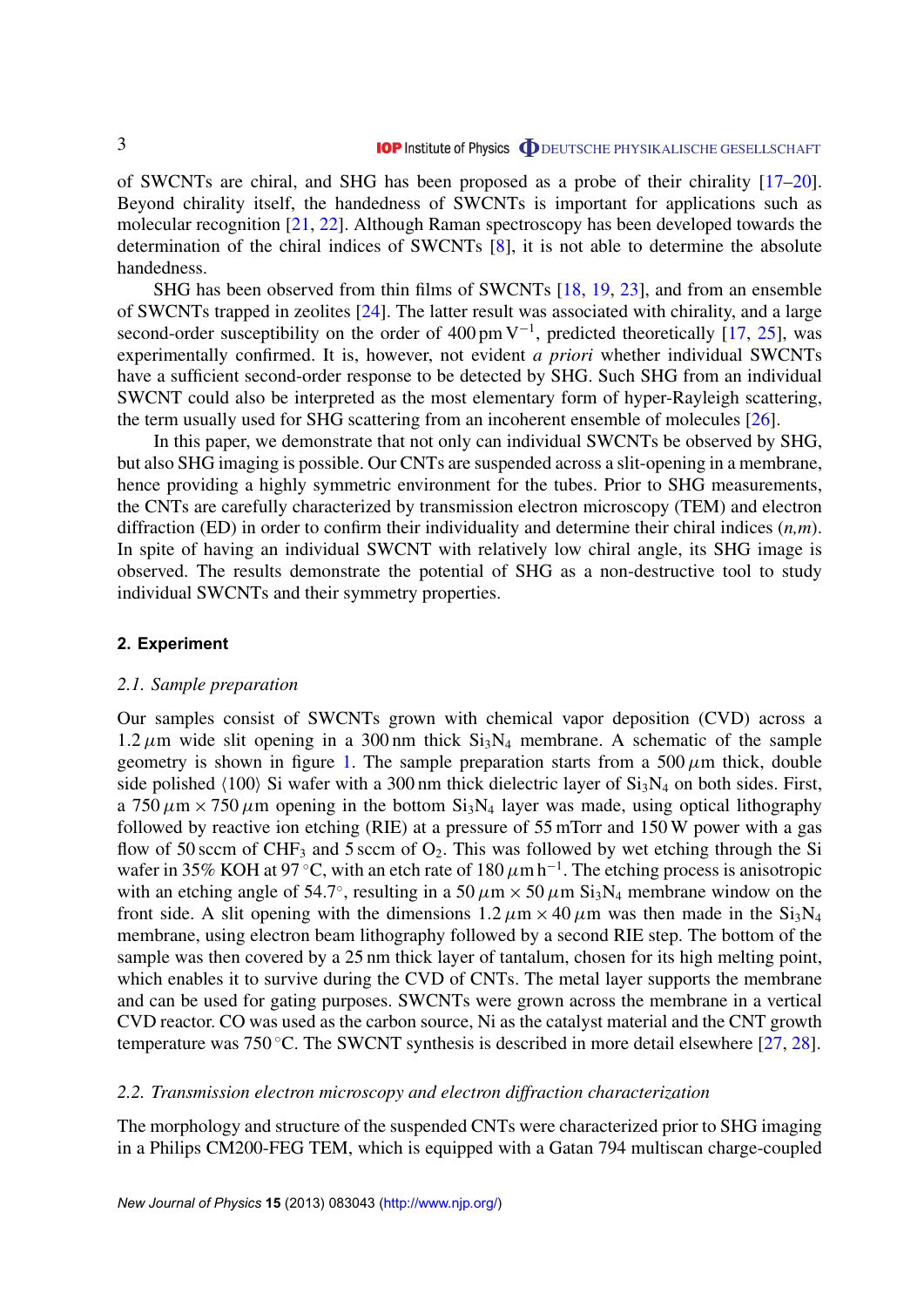<span id="page-5-0"></span>

**Figure 1.** Schematics of sample geometry and SHG microscopy setup. The SWCNTs are suspended across a  $1.2 \mu m$  wide slit opening in a 300 nm thick  $Si<sub>3</sub>N<sub>4</sub>$  membrane. A pulsed and collimated beam from an ultrafast laser was passed through a polarizer and a quarter-wave plate to generate circularly polarized light and focused to the sample by an objective  $(NA = 0.8)$ . A longpass filter was used after the polarization optics to block SHG from those elements. Reflected SHG ( $2\omega$ ) was separated from the fundamental excitation wavelength  $(\omega)$  by a dichroic mirror (DM) and an interference filter and detected by a photomultiplier tube (PMT). A white-light source (WLS), camera and flip mirror (FM) were used to find the sample before SHG imaging.

device camera for digital data recording. Both direct imaging and ED patterning were used in several locations along the nanotube bridges to study their composition and chiral properties. To minimize the risk of electron beam induced damage to the CNT lattice, a low acceleration voltage of 80 kV and short exposure times of 3 s were used. Thus the electrons in the beam carried significantly lower energy than the threshold of about 100 keV for knock-on damage to remove a carbon atom from the CNT lattice [\[29,](#page-14-0) [30\]](#page-14-0).

For the sample in figure [2\(](#page-6-0)a), CNTs were found at two locations, creating nanometer-wide bridges across the slit opening. ED patterning revealed that the nano-bridge on the left consists of a bundle of 4–5 CNTs. The nano-bridge on the right was confirmed to be an individual SWCNT, except at the almost horizontal section close to the upper edge, where at least one other short CNT is bundled to it. The ED pattern from the individual SWCNT is shown in figure [2\(](#page-6-0)b), from which the chiral indices of the SWCNT were determined to be (42,1), using intrinsic layer-line distance analysis [\[31\]](#page-14-0). The chiral indices denote the number of lattice base vectors needed to describe the roll-up vector, and thereby define the lattice structure of the SWCNT. In the present case the nanotube has a diameter of 3.3 nm and a chiral angle (i.e. the smallest angle between the tube cross-section and a lattice base vector) of 1.2°. The appearance of separated layer-lines in the ED pattern (arrows in figure  $2(b)$  $2(b)$ ) confirms that the SWCNT is chiral [\[32\]](#page-14-0). The TEM image shown in figure [2\(](#page-6-0)a) was taken in a JEOL JEM-2200FS microscope after the SHG measurement.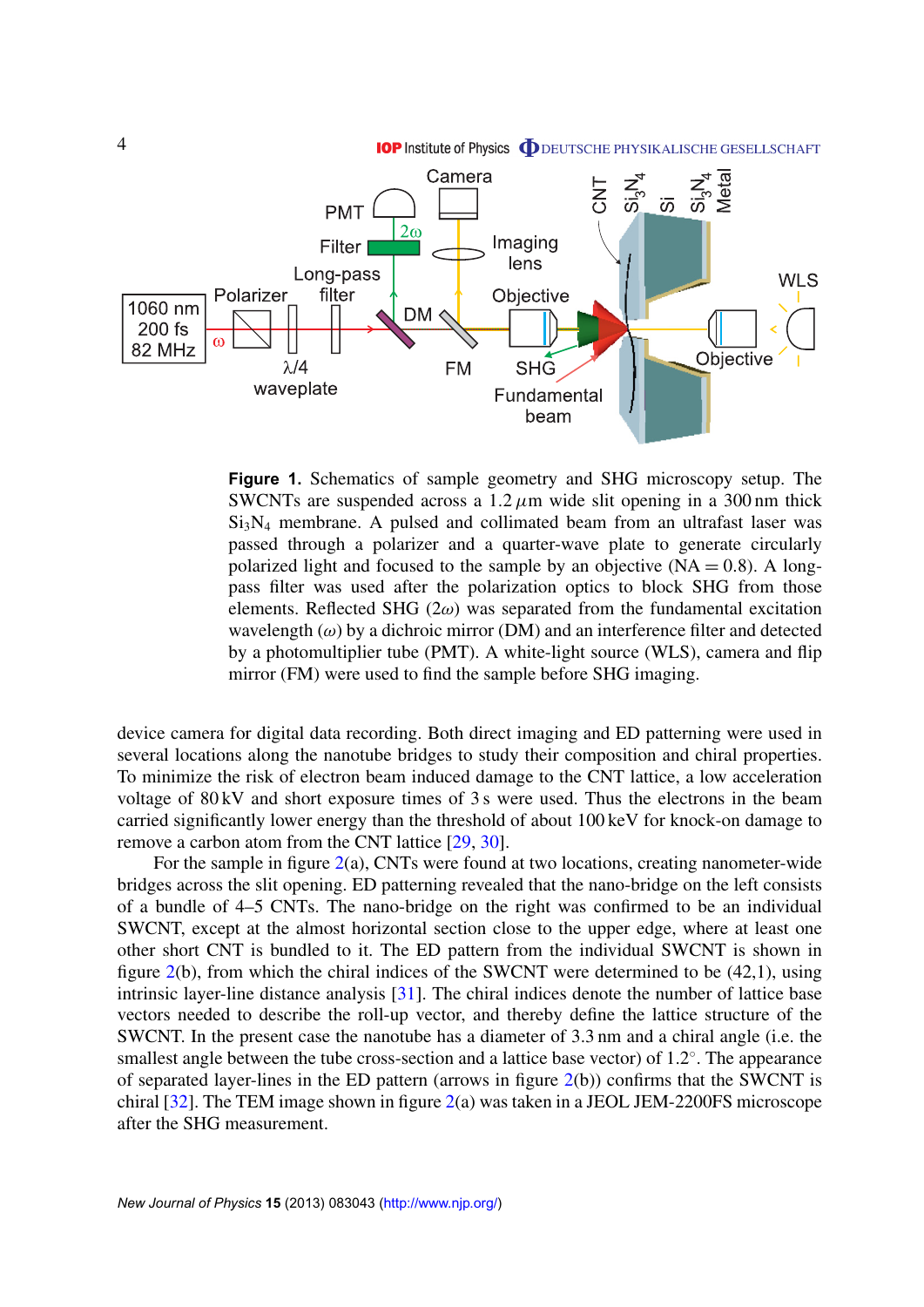

<span id="page-6-0"></span>

**Figure 2.** TEM and SHG characterization of suspended SWCNTs. (a) TEM image of the sample, featuring a bundle of 4–5 CNTs on the left (I) and an individual SWCNT on the right (II) suspended across the horizontal slit opening (bright area) in the  $Si<sub>3</sub>N<sub>4</sub>$  membrane (dark area). (b) ED pattern from (II). The separated layer-lines indicated by two arrows clearly demonstrate that the nanotube has a chiral structure, which is very close to a zigzag tube. (c) SHG image of the sample showing the two suspended SWCNT structures (I and II) over the air slit. **(**d**)** A line profile, formed by averaging eight adjacent line profiles, was taken from the SHG image (dotted white line in (c)) to visualize the SNR of the measurement. The mean background value (11.5 counts) of the measurement is shown as a dotted line and the calculated standard deviation (5 counts) as a red bar.

# *2.3. Second-harmonic generation (SHG) microscopy*

The SHG microscope setup is schematically shown in figure [1.](#page-5-0) The light source was a modelocked Nd:glass laser emitting an 82 MHz train of 200 fs pulses centered at the wavelength of 1060 nm. The average power of the pulsed laser beam was around 1 mW to avoid sample damage. The input beam was expanded to a diameter of 7 mm, spatially filtered, well collimated and polarized before entering the focusing objective  $(NA = 0.8)$ . The diameter of the focused laser spot was about 800 nm.

The structure and non-vanishing components of the second-order susceptibility tensor depend on material symmetry, giving rise to polarization-dependent SHG response. In order to facilitate coupling of the fundamental laser beam with all the possible components of the tensor and for any orientation of the SWCNTs, a calcite Glan polarizer was used to clean up the linear polarization of the beam and a subsequent quarter-wave plate was used to change the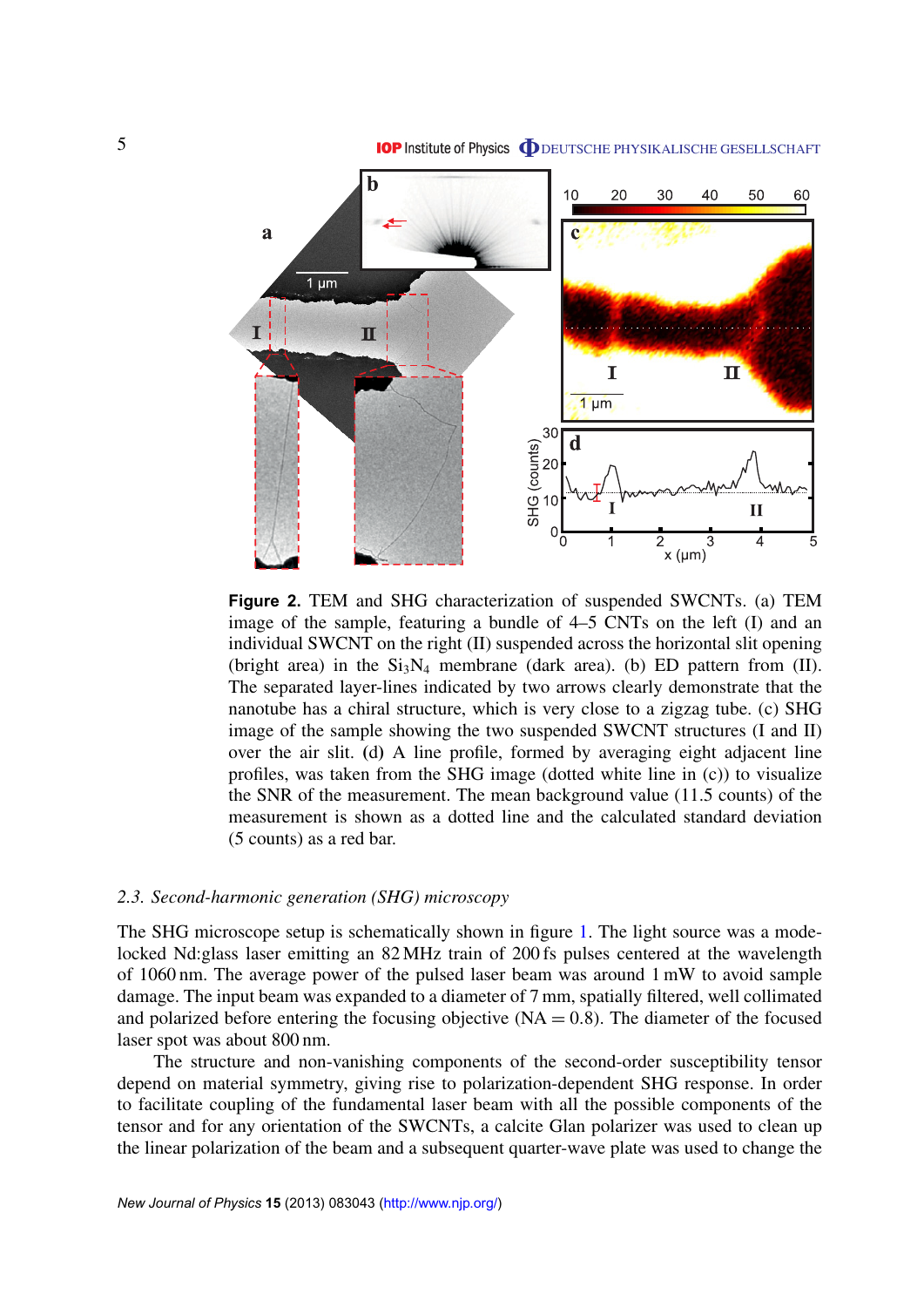<span id="page-7-0"></span>

**Figure 3.** (a) SEM and (b) SHG images of SWCNTs suspended across the horizontal slit opening (dark area) in the  $Si<sub>3</sub>N<sub>4</sub>$  membrane (bright area). The Roman numerals mark the position of SWCNT nano-bridges. Interestingly, only some of the nano-bridges are visible in the SHG image.

polarization to circular. SHG detection on the other hand was unpolarized to collect as much light as possible with no accidental discrimination.

The SHG light was collected by the same objective and separated from the fundamental and possible two-photon fluorescent light by consecutive long-pass dichroic mirror and narrowband interference filter (16.5 nm bandwidth centered at 532 nm), and detected by a cooled photomultiplier tube connected to a photon counting unit. To ease the sample positioning, a white-light imaging arm was implemented in the microscope. To avoid changes to the input polarization of the laser beam due to the imaging arm, a flip mirror was used to steer the white light to the imaging lens and a consecutive camera when needed.

Imaging was done by raster scanning the sample at the focal plane of the microscope objective using a three-axis piezo-actuated translation stage. All SHG images were acquired within a  $5 \mu m \times 5 \mu m$  scanning area using a pixel dwell time of 150 ms, and averaged twice.

### **3. Results**

The SHG image is shown in figure [2\(](#page-6-0)c), clearly depicting the SWCNTs suspended over the slit. Note that the strong background signal from  $Si<sub>3</sub>N<sub>4</sub>$  prevented SHG visualization of SWCNTs on top of the membrane. The signal-to-noise ratio (SNR) for the suspended part of the SWCNT was estimated from a line profile, formed by averaging eight adjacent line profiles to be  $\sim$  2 (shown in figure  $2(d)$  $2(d)$ , with its location as a dotted line in figure  $2(c)$ ). While the SNR is small, the features are distinct and correspond well to the TEM image.

In order to verify that the data is not coincidental and specific to this sample only, we performed measurements on additional samples and observed similar data from eight different CNTs. Although the individuality and chiral indices of these additional CNTs were not determined (most of them are probably bundles), the SHG signals always correlated well with the TEM or scanning electron microscope (SEM) images. Figure 3 shows SEM and SHG images taken from a sample with several nanotube bridges, marked by Roman numerals I–V. Interestingly, not all the nanotube bridges show up in the SHG image. This could imply that resonance enhancement plays an important role in SHG from the nanotubes. Another possible explanation is that the dark tubes are achiral and thus not SHG-active. In addition, we observed that for some of the nanotubes the SHG signal degrades with time with no sign of recovery.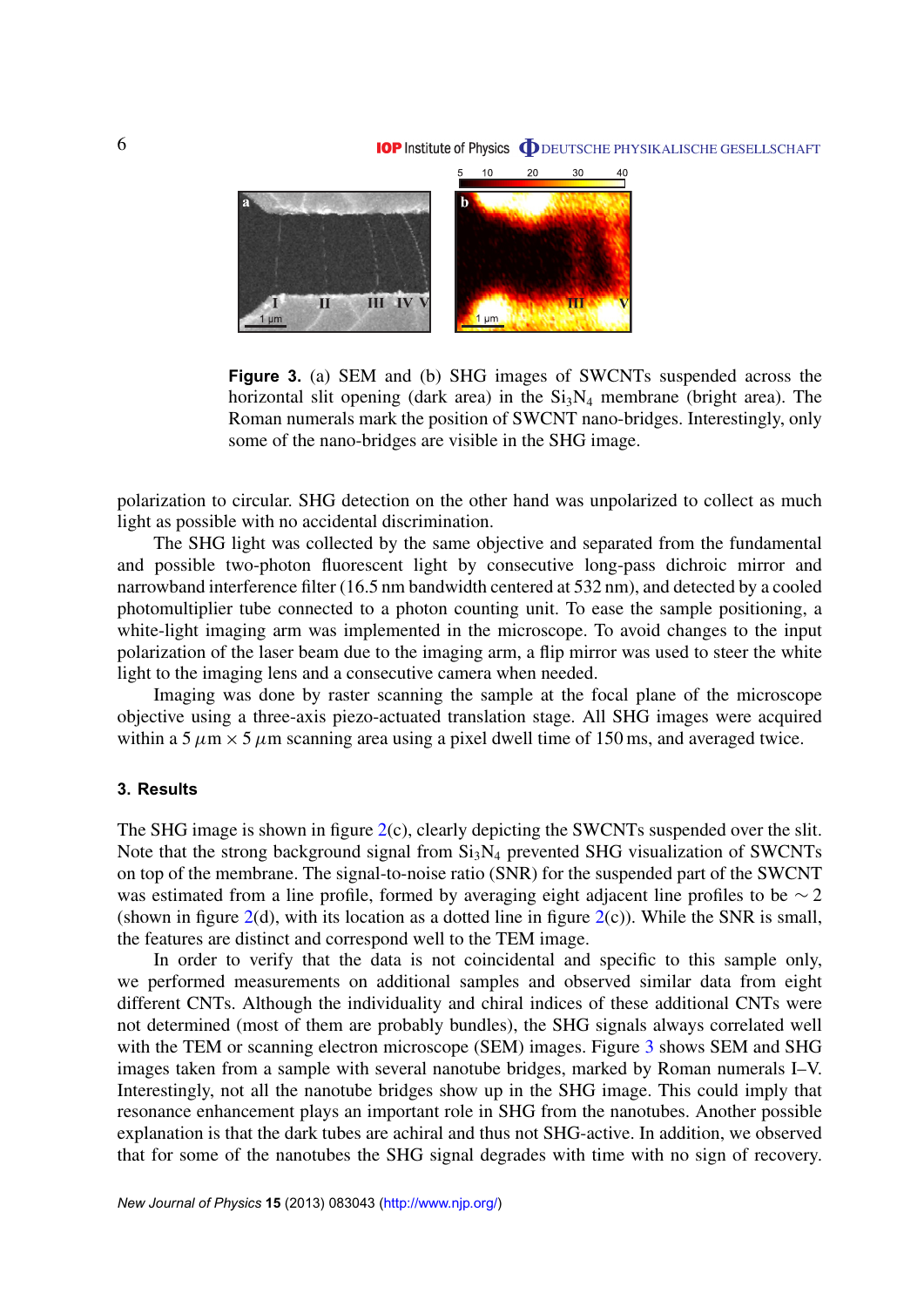The reason for signal degradation from some of the nanotubes is not clear, as the CNTs after SHG measurements are confirmed still present by TEM or SEM imaging.

The SHG signal vanishes rapidly below the noise level as the excitation power is reduced, and it is difficult to reliably measure its spectrum or verify its quadratic dependence on the fundamental intensity. Furthermore, the quadratic dependence is characteristic to any twophoton-excited process and, as such, does not provide distinctive evidence of the SHG origin of the signal. We therefore provide estimates for the SHG signal response, as well as for other possible origins of the signal to carefully exclude them.

We first estimate the expected SHG signal strength by assuming that the second-order susceptibility of CNTs is equal to 400 pm  $V^{-1}$ , as reported from measurements on an ensemble of SWCNTs trapped in zeolites [\[24\]](#page-14-0). (See [appendix](#page-11-0) for calculation details.) This value is more than a factor of 100 larger than the typical scale of second-order susceptibility for conventional materials, but still about ten times smaller than what has been predicted by two independent theoretical studies [\[17,](#page-14-0) [25\]](#page-14-0). In consequence, our modest 1 mW average laser power and  $8.0 \times 10^{-7}$  m focused spot size, should give rise to a very large SHG source polarization of  $1.6 \times 10^{-4}$  W s V<sup>-1</sup> m<sup>-2</sup>, yielding a source dipole moment of  $9.1 \times 10^{-28}$  W m s V<sup>-1</sup> within the illuminated volume. By neglecting field polarization effects, this dipole moment emits a total power of  $8.7 \times 10^{-8}$  W into all solid angles. Averaged over time this gives  $1.4 \times 10^{-12}$  W for continuous emitted power. The combined light collection efficiencies of the objective ( $\sim$ 10<sup>-1</sup>), dichroic and interference filters ( $\sim$ 10<sup>-1</sup>) and detector ( $\sim$ 10<sup>-1</sup>), yields an estimated SHG signal count rate of  $3.8 \times 10^3$  s<sup>-1</sup>. This is about 50 times higher than the measured signal of 77 counts s<sup>-1</sup>. Note, however, that the maximum second-order susceptibility is found at excitation energies resonant with the electronic level structure of the CNT [\[24,](#page-14-0) [25\]](#page-14-0), and the measured signal scales quadratically with susceptibility. The difference between our experiment and the estimate could therefore be due to measuring off resonance, rendering the effective susceptibility to be about 57 pm V<sup>-1</sup> for our particular tube. Indeed, Pedersen and Pedersen [\[25\]](#page-14-0) predict the resonances to shift to lower energies as the CNT diameter increases, with CNTs of similar diameter having their strongest resonances well below our fundamental excitation energy of 1.17 eV.

We support this observation by calculating the electronic level structure of our  $(42,1)$  CNT. Using an empirical relation between the tube structure and electronic resonance energies [\[11\]](#page-13-0), we estimate that *E*<sup>11</sup> for our (42,1) tube is 0.34 eV. Sfeir *et al* [\[33\]](#page-14-0) have measured several excitonic transitions for thick tubes and obtained transition energy relations for  $E_{ii}/E_{11}(i =$ 2, 3, 4). Using their relations for the  $(42,1)$  tube gives 0.60, 1.19 and 1.45 eV for  $E_{22}$ , *E*<sup>33</sup> and *E*44, respectively. Another empirical relation based on a large set of Rayleigh scattering measurements gives for the same transitions similar estimates, 0.56, 1.14 and 1.50 eV, respectively [\[34\]](#page-14-0). From these,  $E_{33}$  is close to our fundamental excitation energy of 1.17 eV (wavelength 1060 nm), suggesting that one-photon resonance is possible. Note, however, that the strongest signal enhancements are predicted for  $E_{11}$  and  $E_{22}$ , and the  $E_{33}$  resonance is expected to be considerably weaker [\[25\]](#page-14-0). For the second-harmonic excitation at 2.34 eV, only the latter empirical formula is able to give an estimate of nearby transitions  $[34]$ , returning  $E_{77}$ with an energy of  $2.40 \text{ eV}$  as the closest transition. On the other hand, we did not observe any visible Raman signal from our SWCNTs when using an input wavelength of 532 nm, suggesting that there is no two-photon resonance in our case.

To summarize these observations, we would like to point out that the estimates based on literature values from experiments and theory [\[17,](#page-14-0) [25\]](#page-14-0) surprisingly suggest that SHG imaging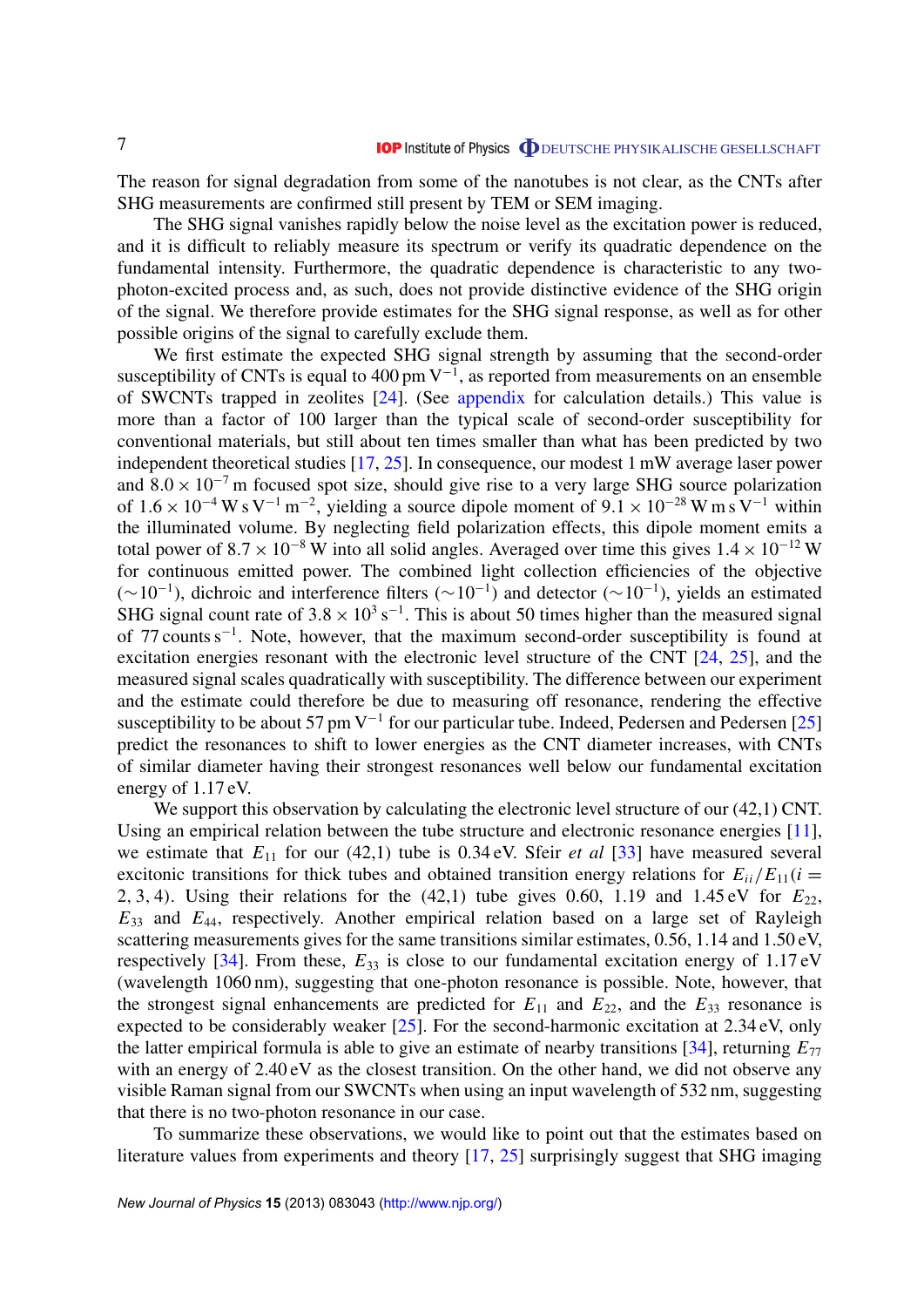may be relatively straightforward for small diameter semiconducting SWCNTs of higher chiral angle, where two-photon resonances could be accessed by available laser systems. Our present results are in full agreement with this.

We will now proceed to exclude other optical processes by estimating an upper boundary to their contribution. First we consider scattering of fundamental light into our detector as a source of the signal. We assume that the linear susceptibility of the CNT is on the order of unity [\[35\]](#page-14-0). By a similar calculation, we obtain a source dipole moment of  $7.6 \times 10^{-27}$  W m s V<sup>-1</sup> and a signal count rate of  $3.3 \times 10^7$ counts s<sup>-1</sup>, which is in good agreement with [\[35\]](#page-14-0). However, our setup has a strong discrimination between the fundamental and SHG wavelengths from the dichroic mirror (>10), from the interference filter (>10<sup>5</sup>), and from the detector efficiency  $(>10<sup>3</sup>)$ . The discrimination is therefore at least nine orders of magnitude, and most likely much higher. The scattered signal is thus at most  $3.3 \times 10^{-2}$  s<sup>-1</sup>, which is three orders of magnitude smaller than the detected signal. To verify this we replaced the SWCNT sample with a strong scatterer (mirror). The signal then vanished completely, and did not reappear even after 20-fold increase in the input laser power. This observation is consistent with the data in figure  $3(b)$  $3(b)$ , where some CNTs are not visible, thereby excluding scattering of fundamental light (or SHG from preceding components) as the origin of the signal.

We next consider linear and multiphoton absorption induced luminescence. It is generally known that irrespective of the excitation wavelength, luminescence occurs essentially from the lowest bright excitonic state corresponding to the  $E_{11}$  emission [\[12,](#page-13-0) [36\]](#page-14-0). This is due to ultrafast non-radiative intraband relaxation of electrons and holes which occurs fully within 100 fs [\[37\]](#page-14-0). In fact, as far as we know, there are no reports of photoluminescence of individual SWCNTs above the lowest excitonic emission. Since our experiment is designed to strongly discriminate against emission outside the SHG spectral window we find it very unlikely that fluorescence could be the source of the detected signal. Note that only very narrow CNTs with a diameter less than 0.85 nm have  $E_{11}$  emission close to the energy of the fundamental beam (1.17 eV), for which we above found a discrimination of at least nine orders of magnitude.  $E_{11}$  emission from our identified (42,1) CNT occurs at an even lower energy, in the mid-IR region ( $\sim 0.34 \text{ eV}$ ), where our detector is not responsive.

In addition, fluorescence is highly sensitive to any process that affects relaxation. Bundling in particular leads to very efficient quenching of fluorescence due to non-radiative energy transfer and relaxation provided by metallic tubes in bundles. Indeed, originally fluorescence was observed from SWCNTs only after developing a method for debundling SWCNTs [\[12\]](#page-13-0). On the contrary, SHG is a coherent process which is not sensitive to energy relaxation phenomena. As we have observed, signal from bundles as well as from at least one individual SWCNT with comparable intensities it is highly unlikely that the signal originates from fluorescence. Moreover, fluorescence has been observed to saturate at fairly low excitation levels of  $\sim$ 1 exciton  $\mu$ m<sup>-1</sup> for suspended SWCNTs [\[38\]](#page-14-0). Interestingly, this means that nonlinear signals start to dominate at relatively low excitation intensities.

Within the electric-dipole approximation, there are four possible sources of the SHG signal: chirality, lattice defects, tube deformations and surface interactions. We discard the latter two, since the signal intensity is quite similar and homogeneous and is not visibly affected by tube bending either. Thus, we are left with chirality or defects (or both) as the source of SHG. The observation of a distinct ED pattern establishes that the tube is chiral and indicates a high longrange order, i.e. low defect concentration, making therefore chirality the most plausible source.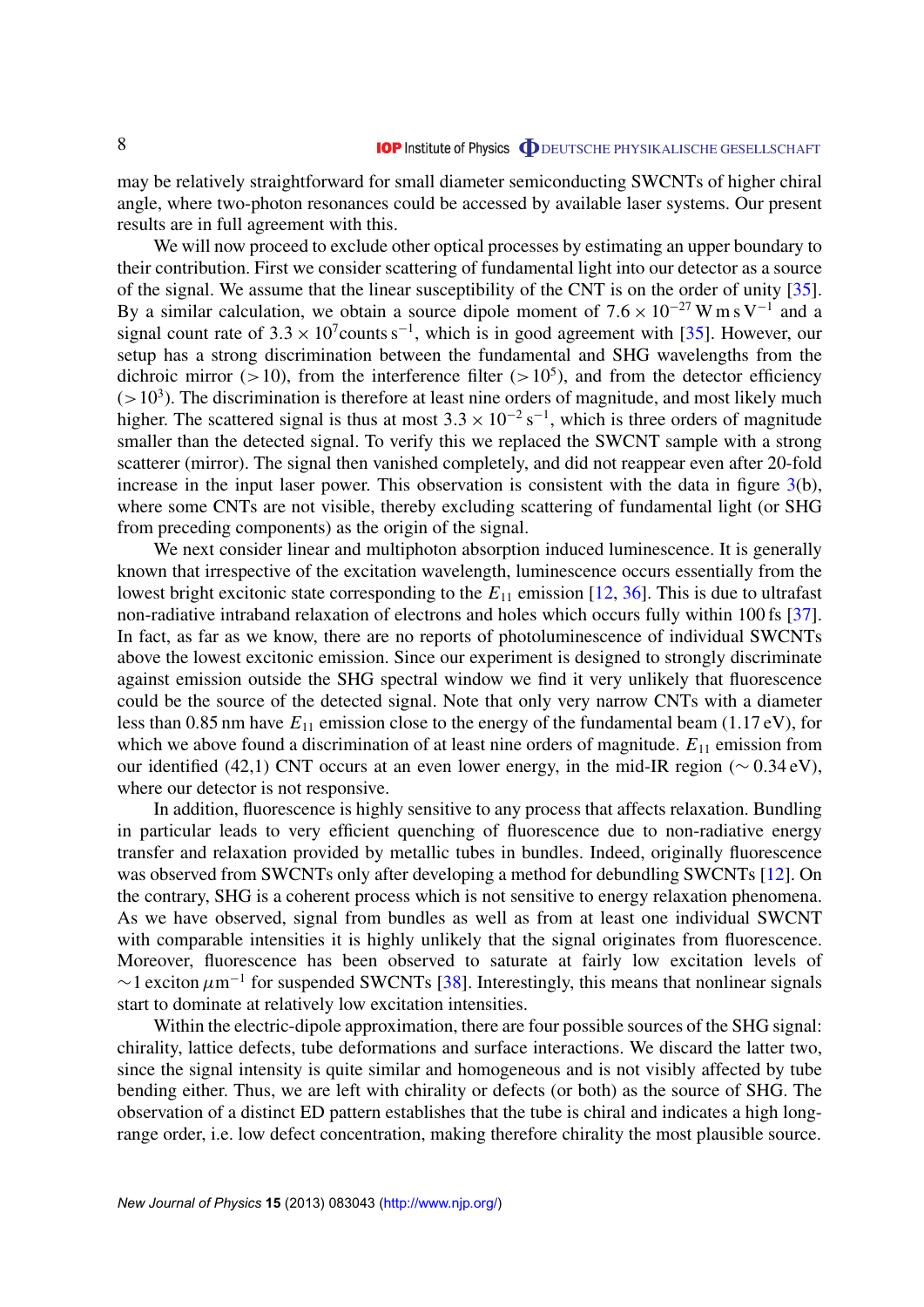The likely chiral origin of the SHG signal provides exciting opportunities for future development. It is possible to enrich a given SWCNT handedness, e.g. by molecular recognition in combination with ultracentrifugation  $[21, 22]$  $[21, 22]$  $[21, 22]$ . So far, the only way to confirm the handedness of a specific individual CNT is by scanning probe microscopy [\[39,](#page-14-0) [40\]](#page-15-0), or by high-resolution TEM imaging [\[41–43\]](#page-15-0). Both methods require vacuum environment, and are time consuming and potentially damaging to the CNT. SHG microscopy might offer a much faster and nondestructive technique, and its sensitivity to chirality has been well-established [\[44–50\]](#page-15-0). In addition, since SHG is forbidden from centrosymmetric materials, SHG microscopy might provide capabilities to characterize SWCNTs on substrates, provided that the used substrate would be centrosymmetric (e.g. isotropic glass).

In order to develop SHG microscopy as a probe of absolute handedness for SWCNTs, additional work is needed. The components of the second-order susceptibility can be classified as achiral or chiral. The former are non-vanishing for any non-centrosymmetric system, whereas the latter rely on chirality. In addition, the chiral components reverse their sign between the two handednesses of the chiral sample. The chiral signatures in SHG responses arise from a complex interplay between achiral and chiral susceptibility components leading to different SHG signals [\[51–53\]](#page-15-0) depending on the handedness of the sample. The defect-free SWCNTs possess only chiral components, which will only lead to changes in the phase of the SHG signal depending on the handedness. Thus polarization-based SHG techniques as such should not provide information of the absolute handedness of SWCNTs but phase sensitive SHG techniques should be used [\[54,](#page-15-0) [55\]](#page-15-0). For example, if the SWCNT is lying on a carefully selected surface, such that it provides an achiral mixing signal that will interfere with the chiral signal from the SWCNT, it may result in a detectable difference in the signal depending on the handedness of the excitation light.

It is also crucial to increase the SNR for spectral analysis and handedness measurements. Higher excitation power and shorter pulses would increase the SNR, but are limited by sample damage. Another possibility would be to perform measurements closer to resonant conditions, either by tuning the excitation wavelength or by measuring different types of SWCNTs. But while the mechanism for sample damage remains unclear, the best approach for SNR improvement is not clear since resonant excitation conditions might also increase sample damage. Thus for proof-of-principle handedness measurements, single point SHG detection, instead of imaging, could be performed and the SNR could be improved by increasing the measurement time from the present 150 ms per pixel.

SHG can also occur in centrosymmetric materials when interactions beyond electric dipoles (magnetic and quadrupole interactions) are taken into account. Such higher-multipole effects are expected to be significantly weaker than electric-dipole effects [\[56\]](#page-15-0), but would allow SHG from achiral SWCNTs. To fully justify SHG as a probe of chirality of SWCNTs it will be important to study the origin of SHG from individual SWCNTs in more detail.

While we conclude that defects are not likely to explain our observations, SHG does have additional opportunities in imaging of defects. An ideal SWCNT has very high symmetry, and defects will decrease the overall symmetry and introduce new non-vanishing susceptibility components, which change the characteristics of the local SHG response. Due to its sensitivity to symmetry breaking, SHG could therefore provide a complementary technique for nondestructive and label-free visualization of defects in SWCNTs.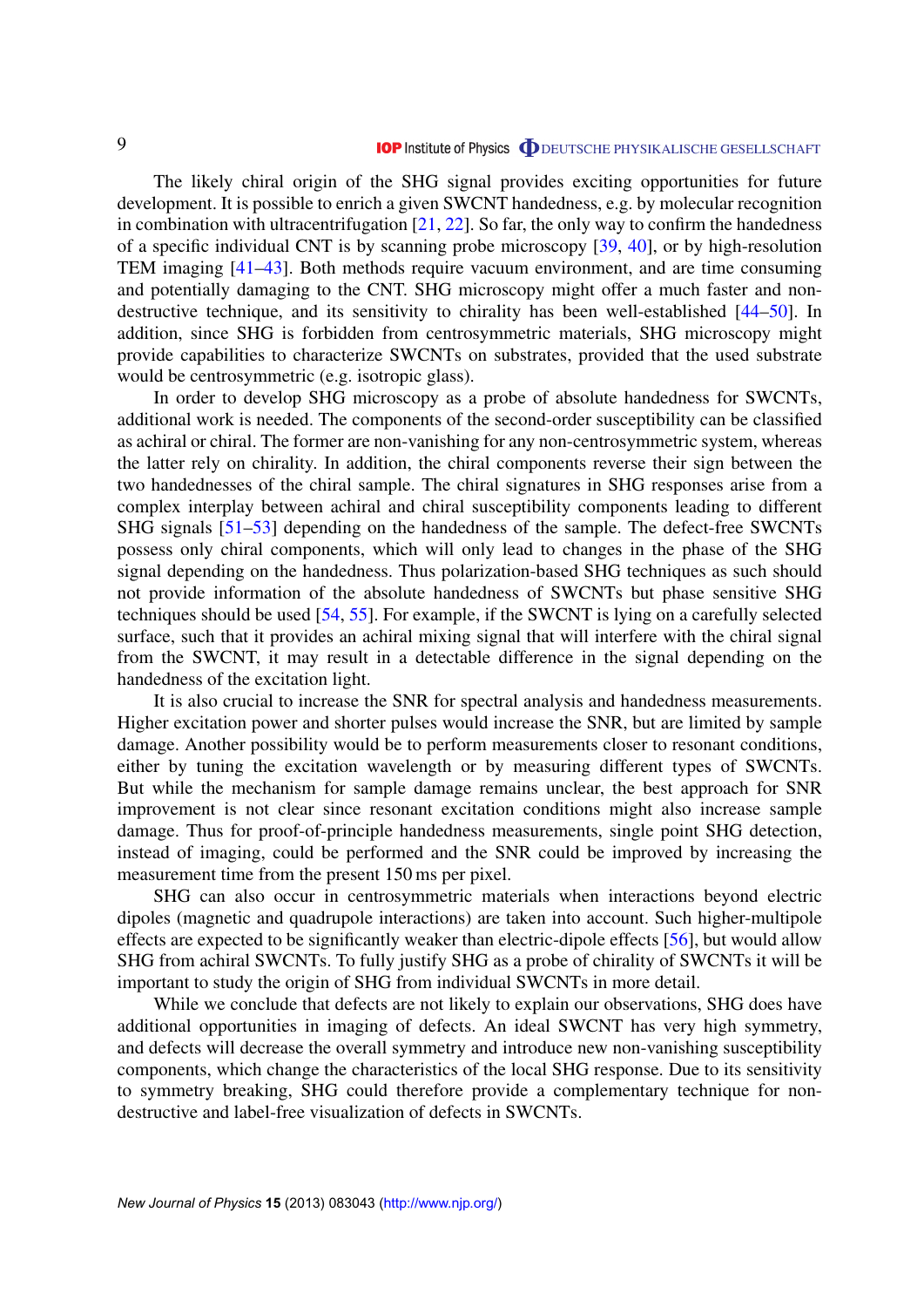# **4. Summary**

To conclude, we have observed SHG from an individual, air-suspended SWCNT. Although the SNR of the present results remains low, careful analysis of the experimental conditions excludes all other possible mechanisms, leaving SHG as the most likely explanation of the results. The SHG signal most likely originates from the breaking of centrosymmetry of the SWCNT by its non-zero chiral angle. We propose that SHG could be used to measure the handedness of SWCNTs and visualize defects in SWCNTs, providing a valuable tool for the study and characterization of SWCNTs. In order to fulfill this potential, several issues need to be addressed to obtain a better understanding of the dependence of SHG on the structural features of the SWCNTs. Finally, SHG techniques are fully compatible with existing nonlinear optical techniques, such as FWM, and could in the future easily be implemented for multimodal measurements of nanomolecules.

# **Acknowledgments**

This study was supported by the Academy of Finland (project numbers 122620, 128445, 134973, 135062 and 7122008) and CNB-E project of Aalto University MIDE program for funding. In addition, MJH acknowledges support from Modern School of Optics and Photonics in Finland, AJ and MJH from Emil Aaltonen foundation and OH from Jenny and Antti Wihuri foundation.

# **Appendix. Calculation of the SHG count rate from an individual SWCNT**

To predict the strength of the SHG signal emitted by the SWCNT, we start by calculating the magnitude of the second-order source polarization in the form [\[57\]](#page-15-0)

$$
P_{2\omega} = 2\varepsilon_0 \chi^{(2)} E_{\omega}^2,\tag{A.1}
$$

where  $\varepsilon_0$  is the permittivity of free space,  $\chi^{(2)}$  is the second-order nonlinear optical susceptibility and  $E_{\omega}$  is the electric field strength at the fundamental frequency  $\omega$ . In addition, the intensity of the fundamental field is

$$
I_{\omega} = 2\varepsilon_0 c E_{\omega}^2,\tag{A.2}
$$

where *c* is the speed of light in vacuum.

Combining equations  $(A.1)$  and  $(A.2)$  yields the second-order source polarization during the peak of the excitation pulse

$$
P_{2\omega} = \frac{\chi^{(2)}I_{\omega}}{c}.\tag{A.3}
$$

Note that in our experiment, we used a pulsed laser with a wavelength  $\lambda_{\omega}$  of  $1.06 \times 10^{-6}$  m, pulse width  $\tau$  of 2.0 × 10<sup>-13</sup> s, and repetition rate *R* of 8.2 × 10<sup>7</sup> Hz. Thus, the duty cycle of our laser

$$
d = \tau R \tag{A.4}
$$

corresponds to a value equal to  $1.6 \times 10^{-5}$ .

*New Journal of Physics* **15** (2013) 083043 [\(http://www.njp.org/\)](http://www.njp.org/)

#### <span id="page-11-0"></span>10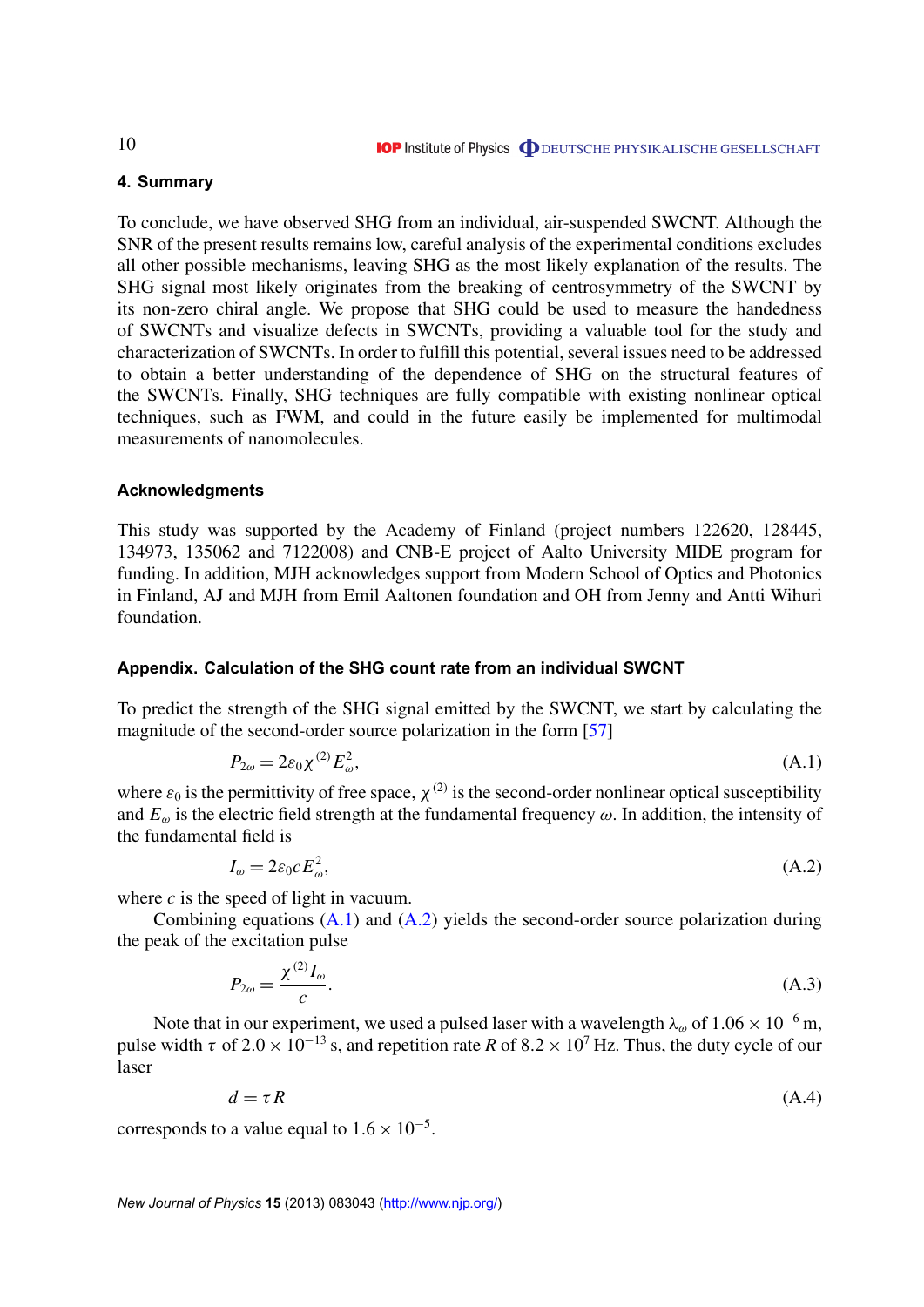<span id="page-12-0"></span>Using a focusing objective with a numerical aperture (NA) of 0.8, the resulting diameter *s* of the focused laser beam

$$
s = 0.61 \frac{\lambda_{\omega}}{NA} \tag{A.5}
$$

is about  $8.0 \times 10^{-7}$  m.

With an average input power  $\langle P_{\omega} \rangle$  of  $1 \times 10^{-3}$  W, we obtain the peak intensity at the focus

$$
I_{\omega} = 4 \frac{\langle P_{\omega} \rangle}{\pi s^2 d} \tag{A.6}
$$

which is equal to  $1.2 \times 10^{14}$  W m<sup>-2</sup>.

Combining our peak intensity estimate and the second-order susceptibility value of CNTs, which is assumed to be  $4.0 \times 10^{-10}$  m V<sup>-1</sup> as reported in [\[24\]](#page-14-0), we therefore obtain from equation [\(A.3\)](#page-11-0) a SHG source polarization of  $1.6 \times 10^{-4}$  W s V<sup>-1</sup> m<sup>-2</sup>.

The effective volume *V* for the source polarization is limited in the two transverse directions by the CNT diameter  $(3.0 \times 10^{-9} \text{ m})$  and in the longitudinal direction by the diameter of the focused laser beam  $(8.0 \times 10^{-7} \text{ m})$ , yielding a volume of  $5.7 \times 10^{-24} \text{ m}^3$ .

Thus, the magnitude of the source dipole moment  $p_{2\omega}$  can be directly calculated as

$$
p_{2\omega} = P_{2\omega} V. \tag{A.7}
$$

This results in a source dipole moment of  $9.1 \times 10^{-28}$  W m s V<sup>-1</sup> within the illuminated volume.

By assuming that the effective dipole at the second-harmonic frequency acts as a point source and by neglecting any polarization effects, the second-harmonic field  $E_{2\omega}$  at distance *r* is

$$
E_{2\omega} = \frac{p_{2\omega}k_{2\omega}^2}{4\pi\,\varepsilon_0 r},\tag{A.8}
$$

where  $k_{2\omega}$  is the wave vector at the second-harmonic frequency,  $k_{2\omega} = \frac{2\pi}{\lambda_2}$  $\frac{2\pi}{\lambda_{2\omega}}$ .

This field strength corresponds to the second-harmonic intensity

$$
I_{2\omega} = 2\varepsilon_0 c E_{2\omega}^2 = \frac{2c p_{2\omega}^2 k_{2\omega}^4}{(4\pi \varepsilon_0)(4\pi r^2)}.
$$
\n(A.9)

For our simple estimate, where polarization effects are not considered, this intensity is radiated symmetrically to all directions. The total second-harmonic power emitted to all directions is thus

$$
P_{2\omega} = I_{2\omega} (4\pi r^2). \tag{A.10}
$$

By combining equations  $(A.7)$ – $(A.10)$ , we obtain the total second-harmonic power emitted to all directions during the peak of the excitation pulse that is equal to  $8.7 \times 10^{-8}$  W.

Using the duty cycle of our laser, we can therefore estimate the time-averaged secondharmonic power

$$
\langle P_{2\omega} \rangle = P_{2\omega} d \tag{A.11}
$$

which is equal to  $1.4 \times 10^{-12}$  W.

*New Journal of Physics* **15** (2013) 083043 [\(http://www.njp.org/\)](http://www.njp.org/)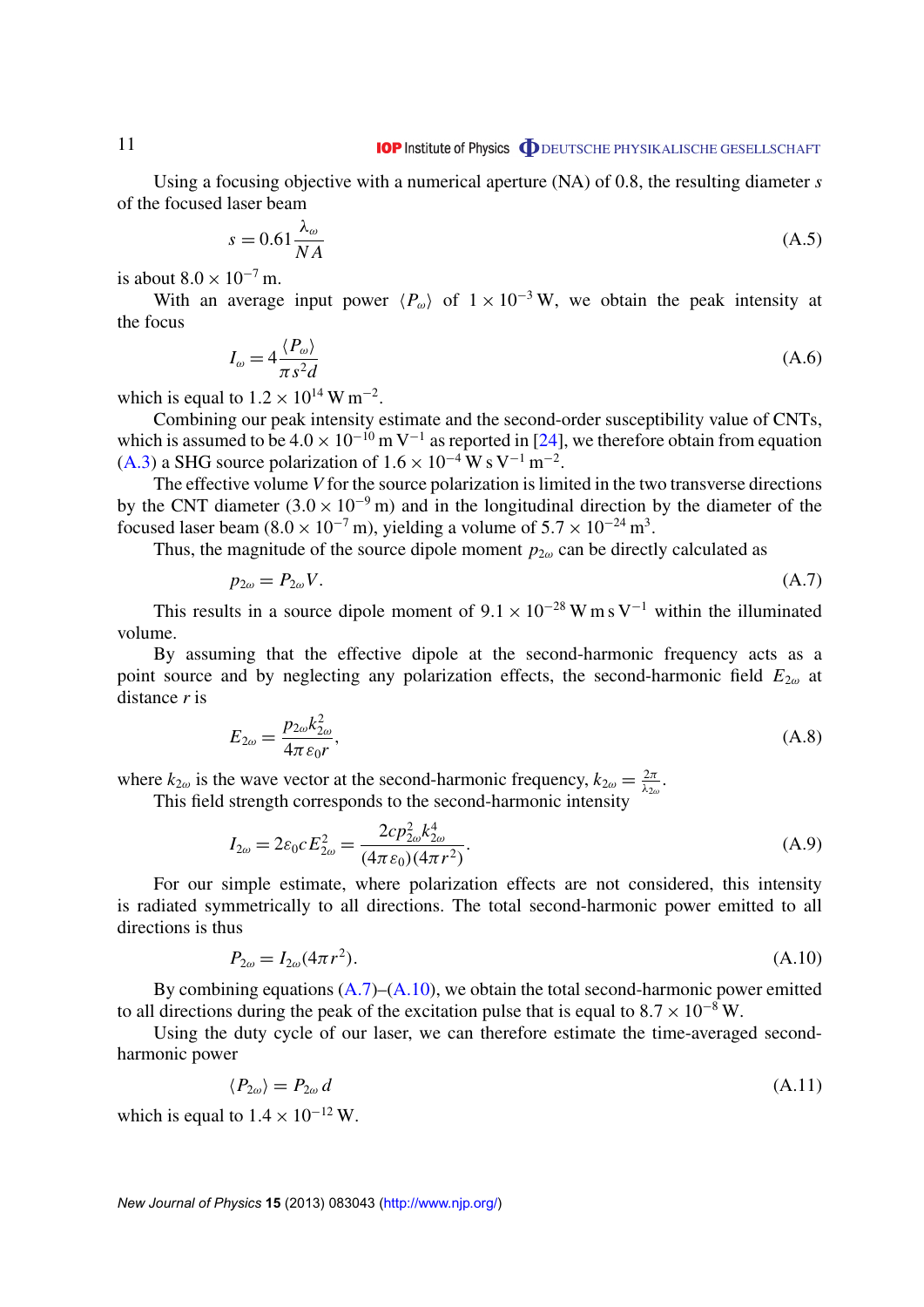In addition, the energy of the second-harmonic photons is

$$
W_{2\omega} = \frac{hc}{\lambda_{2\omega}},\tag{A.12}
$$

where *h* is the Planck constant, yielding a photon energy of  $3.8 \times 10^{-19}$  J.

Using equations  $(A.11)$  and  $(A.12)$ , we finally obtain the SHG signal count rate

$$
N_{2\omega} = \frac{\langle P_{2\omega} \rangle}{W_{2\omega}}
$$
(A.13)

which is equal to  $3.8 \times 10^6$  s<sup>-1</sup>.

Finally, we need to account for the light collection efficiency of our detection system. The NA of the objective collects only 10% of the light emitted in all directions, the dichroic and interference filters transmit about 10% of light and the detector efficiency is 10%. The final estimate for the signal count rate is thus  $3.8 \times 10^3$  s<sup>-1</sup>.

#### **References**

- [1] Avouris P, Chen Z and Perebeinos V 2007 Carbon-based electronics *Nature Nanotechnol.* **2** [605–15](http://dx.doi.org/10.1038/nnano.2007.300)
- [2] Hersam M C 2008 Progress towards monodisperse single-walled carbon nanotubes *Nature Nanotechnol.* **3** [387–94](http://dx.doi.org/10.1038/nnano.2008.135)
- [3] Wang Y, Lin C Y, Nikolaenko A, Raghunathan V and Potma E O 2011 Four-wave mixing microscopy of nanostructures *Adv. Opt. Photon.* **3** [1–52](http://dx.doi.org/10.1364/AOP.3.000001)
- [4] Hartschuh A, Pedrosa H N, Peterson J, Huang L, Anger P, Qian H, Meixner A J, Steiner M, Novotny L and Krauss T D 2005 Single carbon nanotube optical spectroscopy *Chem. Phys. Chem.* **6** [567–74](http://dx.doi.org/10.1002/cphc.200400408)
- [5] Sfeir M Y *et al* 2006 Optical spectroscopy of individual single-walled carbon nanotubes of defined chiral structure *Science* **[312](http://dx.doi.org/10.1126/science.1124602)** 554
- [6] Hartschuh A, Sanchez E J, Xie X S and Novotny L 2003 High-resolution near-field Raman microscopy of ´ single-walled carbon nanotubes *Phys. Rev. Lett.* **90** [095503](http://dx.doi.org/10.1103/PhysRevLett.90.095503)
- [7] Hartschuh A, Pedrosa H N, Novotny L and Krauss T D 2003 Simultaneous fluorescence and Raman scattering from single carbon nanotubes *Science* **301** [1354–6](http://dx.doi.org/10.1126/science.1087118)
- [8] Michel T, Paillet M, Nakabayashi D, Picher M, Jourdain V, Meyer J C, Zahab A A and Sauvajol J L 2009 Indexing of individual single-walled carbon nanotubes from Raman spectroscopy *Phys. Rev.* B **80** [245416](http://dx.doi.org/10.1103/PhysRevB.80.245416)
- [9] Bachilo S M, Strano M S, Kittrell C, Hauge R H, Smalley R E and Weisman R B 2002 Structure-assigned optical spectra of single-walled carbon nanotubes *Science* **298** [2361–6](http://dx.doi.org/10.1126/science.1078727)
- [10] Sfeir M Y, Wang F, Huang L, Chuang C-C, Hone J, O'brien S P, Heinz T F and Brus L E 2004 Probing electronic transitions in individual carbon nanotubes by Rayleigh scattering *Science* **306** [1540–3](http://dx.doi.org/10.1126/science.1103294)
- [11] Weisman R B and Bachilo S M 2003 Dependence of optical transition energies on structure for single-walled carbon nanotubes in aqueous suspension: an empirical Kataura plot *Nano Lett.* **3** [1235–8](http://dx.doi.org/10.1021/nl034428i)
- [12] O'Connell M J *et al* 2002 Band gap fluorescence from individual single-walled carbon nanotubes *Science* **297** [593–6](http://dx.doi.org/10.1126/science.1072631)
- [13] Kim H, Sheps T, Collins P G and Potma E O 2009 Nonlinear optical imaging of individual carbon nanotubes with four-wave-mixing microscopy *Nano Lett.* **9** [2991–5](http://dx.doi.org/10.1021/nl901412x)
- [14] Myllyperkiö P et al 2010 Femtosecond four-wave-mixing spectroscopy of suspended individual semiconducting single-walled carbon nanotubes *ACS Nano* **4** [6780–6](http://dx.doi.org/10.1021/nn1015067)
- [15] Shen Y R 1989 Surface properties probed by second-harmonic and sum-frequency generation *Nature* **337** [519–25](http://dx.doi.org/10.1038/337519a0)
- [16] Petralli-Mallow T, Wong T M, Byers J D, Yee H I and Hicks J M 1993 Circular dichroism spectroscopy at interfaces: a surface second harmonic generation study *J. Phys. Chem.* **97** [1383–88](http://dx.doi.org/10.1021/j100109a022)

*New Journal of Physics* **15** (2013) 083043 [\(http://www.njp.org/\)](http://www.njp.org/)

<span id="page-13-0"></span>12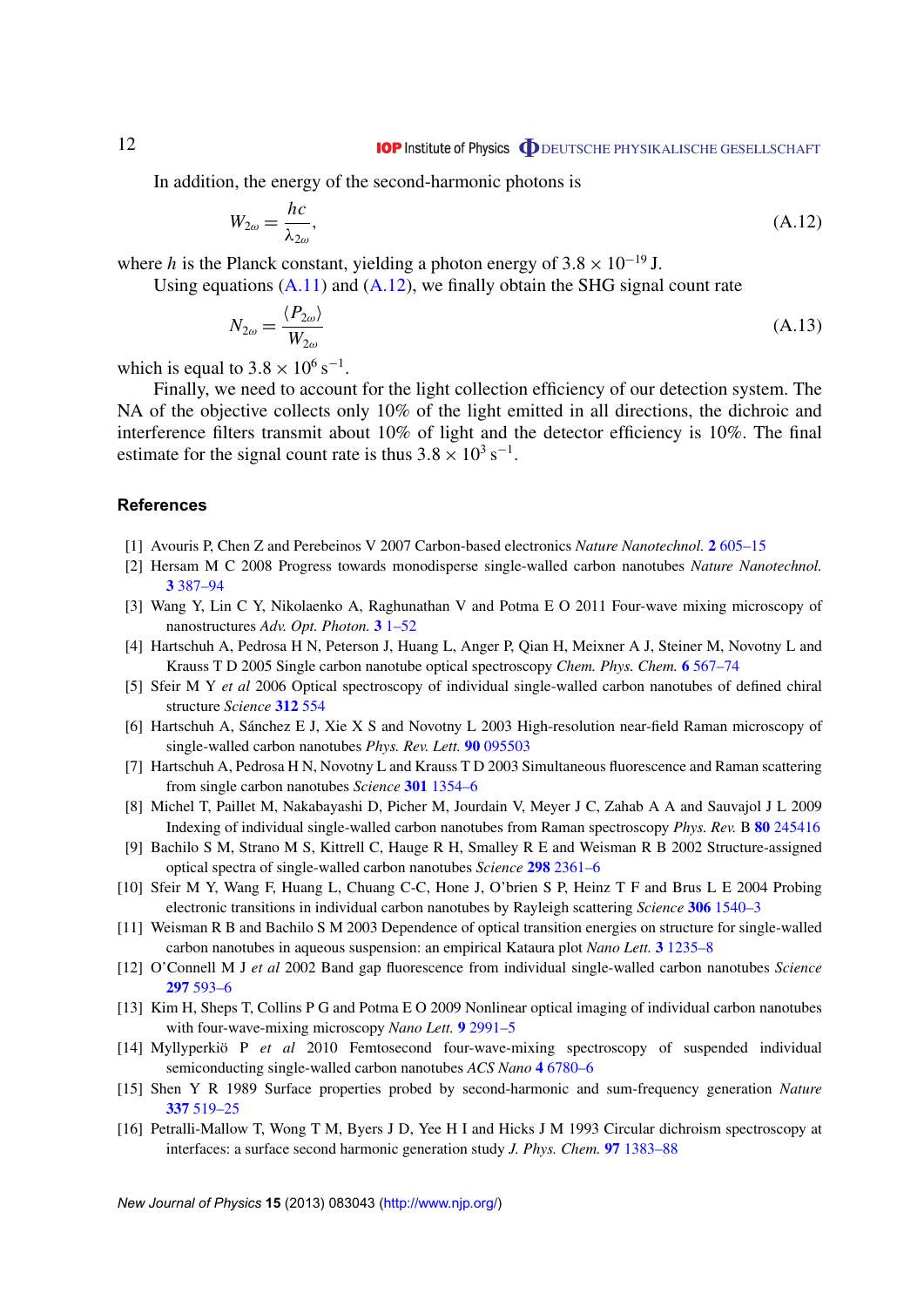- <span id="page-14-0"></span>[17] Guo G Y, Chu K C, Wang D and Duan C 2004 Linear and nonlinear optical properties of carbon nanotubes from first-principles calculations *Phys. Rev.* B **69** [205416](http://dx.doi.org/10.1103/PhysRevB.69.205416)
- [18] De Dominicis L, Fantoni R, Botti S, Ciardi R, Asilyan L, Fiori A and Orlanducci S 2005 Analysis of the chiral composition of a carbon nanotube surface by means of second harmonic generation *J. Raman Spectrosc.* **36** [165–70](http://dx.doi.org/10.1002/jrs.1268)
- [19] Akimov D A *et al* 2004 Second- and third-harmonic generation by carbon nanotubes irradiated with femtosecond laser pulses *J. Exp. Theor. Phys.* **98** [220–6](http://dx.doi.org/10.1134/1.1675889)
- [20] Konorov S O *et al* 2003 Femtosecond optical harmonic generation as a non-linear spectroscopic probe for carbon nanotubes *J. Raman Spectrosc.* **34** [1018–24](http://dx.doi.org/10.1002/jrs.1080)
- [21] Peng X, Komatsu N, Bhattacharya S, Shimawaki T, Aonuma S, Kimura T and Osuka A 2007 Optically active single-walled carbon nanotubes *Nature Nanotechnol.* **2** [361–5](http://dx.doi.org/10.1038/nnano.2007.142)
- [22] Tu X, Manohar S, Jagota A and Zheng M 2009 DNA sequence motifs for structure-specific recognition and separation of carbon nanotubes *Nature* **460** [250–3](http://dx.doi.org/10.1038/nature08116)
- [23] De Dominicis L, Botti S, Asilyan L S, Ciardi R, Fantoni R, Terranova M L, Fiori A, Orlanducci S and Appolloni R 2004 Second- and third-harmonic generation in single-walled carbon nanotubes at nanosecond time scale *Appl. Phys. Lett.* **85** [1418–20](http://dx.doi.org/10.1063/1.1782255)
- [24] Su H, Ye J, Tang Z and Wong K 2008 Resonant second-harmonic generation in monosized and aligned single-walled carbon nanotubes *Phys. Rev.* B **77** [125428](http://dx.doi.org/10.1103/PhysRevB.77.125428)
- [25] Pedersen T and Pedersen K 2009 Systematic tight-binding study of optical second-harmonic generation in carbon nanotubes *Phys. Rev.* B **79** [035422](http://dx.doi.org/10.1103/PhysRevB.79.035422)
- [26] Clays K and Persoons A 1991 Hyper-Rayleigh scattering in solution *Phys. Rev. Lett.* **66** [2980–3](http://dx.doi.org/10.1103/PhysRevLett.66.2980)
- [27] Mudimela P R, Nasibulin A G, Jiang H, Susi T, Chassaing D and Kauppinen E I 2009 Incremental variation in the number of carbon nanotube walls with growth temperature *J. Phys. Chem.* C **113** [2212–8](http://dx.doi.org/10.1021/jp808316p)
- [28] Queipo P, Nasibulin A G, Gonzalez D, Tapper U, Jiang H, Tsuneta T, Grigoras K, Duenas J A and Kauppinen E I 2006 Novel catalyst particle production method for CVD growth of single- and doublewalled carbon nanotubes *Carbon* **44** [1604–8](http://dx.doi.org/10.1016/j.carbon.2006.02.027)
- [29] Banhart F 1999 Irradiation effects in carbon nanostructures *Rep. Prog. Phys.* **62** [1181](http://dx.doi.org/10.1088/0034-4885/62/8/201)
- [30] Krasheninnikov A V and Banhart F 2007 Engineering of nanostructured carbon materials with electron or ion beams *Nature Mater.* **6** [723–33](http://dx.doi.org/10.1038/nmat1996)
- [31] Jiang H, Nasibulin A G, Brown D P and Kauppinen E I 2007 Unambiguous atomic structural determination of single-walled carbon nanotubes by electron diffraction *Carbon* **45** [662–7](http://dx.doi.org/10.1016/j.carbon.2006.07.025)
- [32] Jiang H, Brown D P, Nikolaev P, Nasibulin A G and Kauppinen E I 2008 Determination of helicities in unidirectional assemblies of graphitic or graphiticlike tubular structures *Appl. Phys. Lett.* **93** [141903](http://dx.doi.org/10.1063/1.2993217)
- [33] Sfeir M Y, Misewich J A, Rosenblatt S, Wu Y, Voisin C, Yan H, Berciaud S, Heinz T F, Chandra B and Caldwell R 2010 Infrared spectra of individual semiconducting single-walled carbon nanotubes: testing the scaling of transition energies for large diameter nanotubes *Phys. Rev.* B **82** [195424](http://dx.doi.org/10.1103/PhysRevB.82.195424)
- [34] Liu K *et al* 2011 An atlas of carbon nanotube optical transitions *Nature Nanotechnol.* **7** [325–9](http://dx.doi.org/10.1038/nnano.2012.52)
- [35] Heinz T F 2007 *Rayleigh Scattering Spectroscopy Carbon Nanotubes: Advanced Topics in the Synthesis, Structure, Properties and Applications* ed A Jorio, M S Dresselhaus and G Dresselhaus (Berlin: Springer) chapter 11 pp 353–68
- [36] Lefebvre J, Homma Y and Finnie P 2003 Bright band gap photoluminescence from unprocessed single-walled carbon nanotubes *Phys. Rev. Lett.* **90** [217401](http://dx.doi.org/10.1103/PhysRevLett.90.217401)
- [37] Ma Y-Z, Stenger J, Zimmermann J, Bachilo S M, Smalley R E, Weisman R B and Fleming G R 2004 Ultrafast carrier dynamics in single-walled carbon nanotubes probed by femtosecond spectroscopy. *J. Chem. Phys.* **120** [3368–73](http://dx.doi.org/10.1063/1.1640339)
- [38] Xiao Y F, Nhan T Q, Wilson M and Fraser J M 2010 Saturation of the photoluminescence at few-exciton levels in a single-walled carbon nanotube under ultrafast excitation *Phys. Rev. Lett.* **104** [17401](http://dx.doi.org/10.1103/PhysRevLett.104.017401)
- [39] Wildöer J W G, Venema L C, Rinzler A G, Smalley R E and Dekker C 1998 Electronic structure of atomically resolved carbon nanotubes *Nature* **391** [59–62](http://dx.doi.org/10.1038/34139)

*New Journal of Physics* **15** (2013) 083043 [\(http://www.njp.org/\)](http://www.njp.org/)